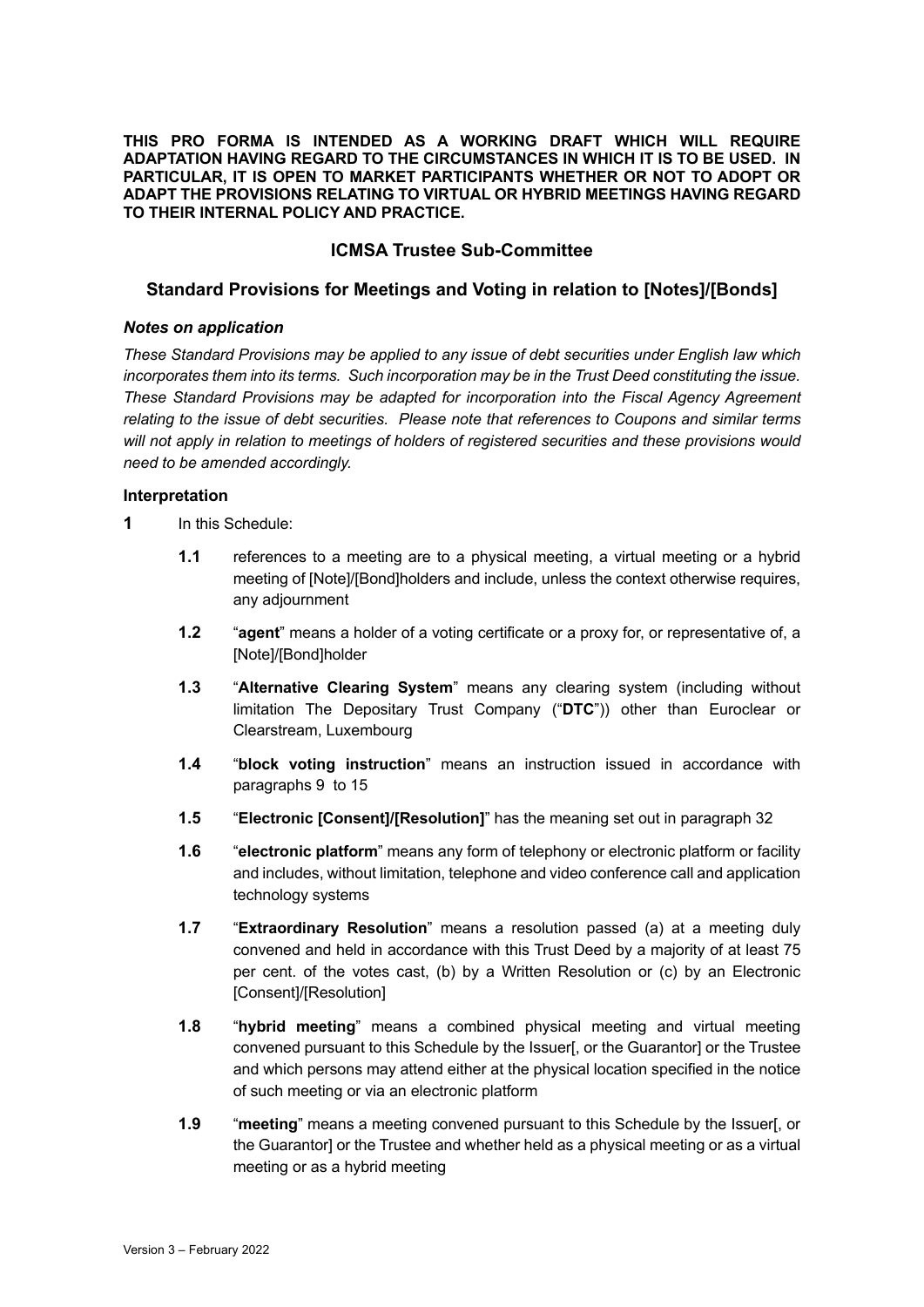- **1.10** "**physical meeting**" means any meeting attended by persons present in person at the physical location specified in the notice of such meeting
- **1.11** "**present**" means physically present in person at a physical meeting or a hybrid meeting, or able to participate in or join a virtual meeting or a hybrid meeting held via an electronic platform
- **1.12** "**virtual meeting**" means any meeting held via an electronic platform
- **1.13** "**voting certificate**" means a certificate issued in accordance with paragraphs 6 to 8
- **1.14** "**Written Resolution**" means a resolution in writing signed by the holders of not less than [●]<sup>1</sup> per cent. in [nominal]/[principal] amount of the [Notes]/[Bonds] outstanding
- **1.15** references to persons representing a proportion of the [Notes]/[Bonds] are to [Note]/[Bond]holders or agents holding or representing in the aggregate at least that proportion in [nominal]/[principal] amount of the [Notes]/[Bonds] for the time being outstanding and

where [Notes]/[Bonds] are held in Euroclear or Clearstream, Luxembourg or an Alternative Clearing System, references herein to the deposit or release or surrender of [Notes]/[Bonds] shall be construed in accordance with the usual practices (including in relation to the blocking of the relevant account) of Euroclear or Clearstream, Luxembourg or such Alternative Clearing System.

## **Powers of meetings**

- **2** A meeting shall, subject to the Conditions and without prejudice to any powers conferred on other persons by this Trust Deed, have power by Extraordinary Resolution<sup>2</sup>:
	- **2.1** to sanction any proposal by the Issuer[, the Guarantor] or the Trustee for any modification, abrogation, variation or compromise of, or arrangement in respect of, the rights of the [Note]/[Bond]holders and/or the Couponholders against the Issuer[ or the Guarantor,] whether or not those rights arise under this Trust Deed
	- **2.2** to sanction the exchange or substitution for the [Notes]/[Bonds] of, or the conversion of the [Notes]/[Bonds] into, shares, bonds or other obligations or securities of the Issuer[, the Guarantor] or any other entity
	- **2.3** to assent to any modification of this Trust Deed, the [Notes]/[Bonds] or the Coupons proposed by the Issuer[, the Guarantor] or the Trustee
	- **2.4** to authorise anyone to concur in and do anything necessary to carry out and give effect to an Extraordinary Resolution
	- **2.5** to give any authority, direction or sanction required to be given by Extraordinary Resolution
	- **2.6** to appoint any persons (whether [Note]/[Bond]holders or not) as a committee or committees to represent the [Note]/[Bond]holders' interests and to confer on them

<sup>1</sup> Ensure that this threshold matches the figure used in the Meetings Condition in the Terms and Conditions of the Notes/Bonds.

<sup>2</sup> Consider if there are features specific to the transaction which might require powers to be drafted more broadly (e.g. references to Transaction Documents etc.)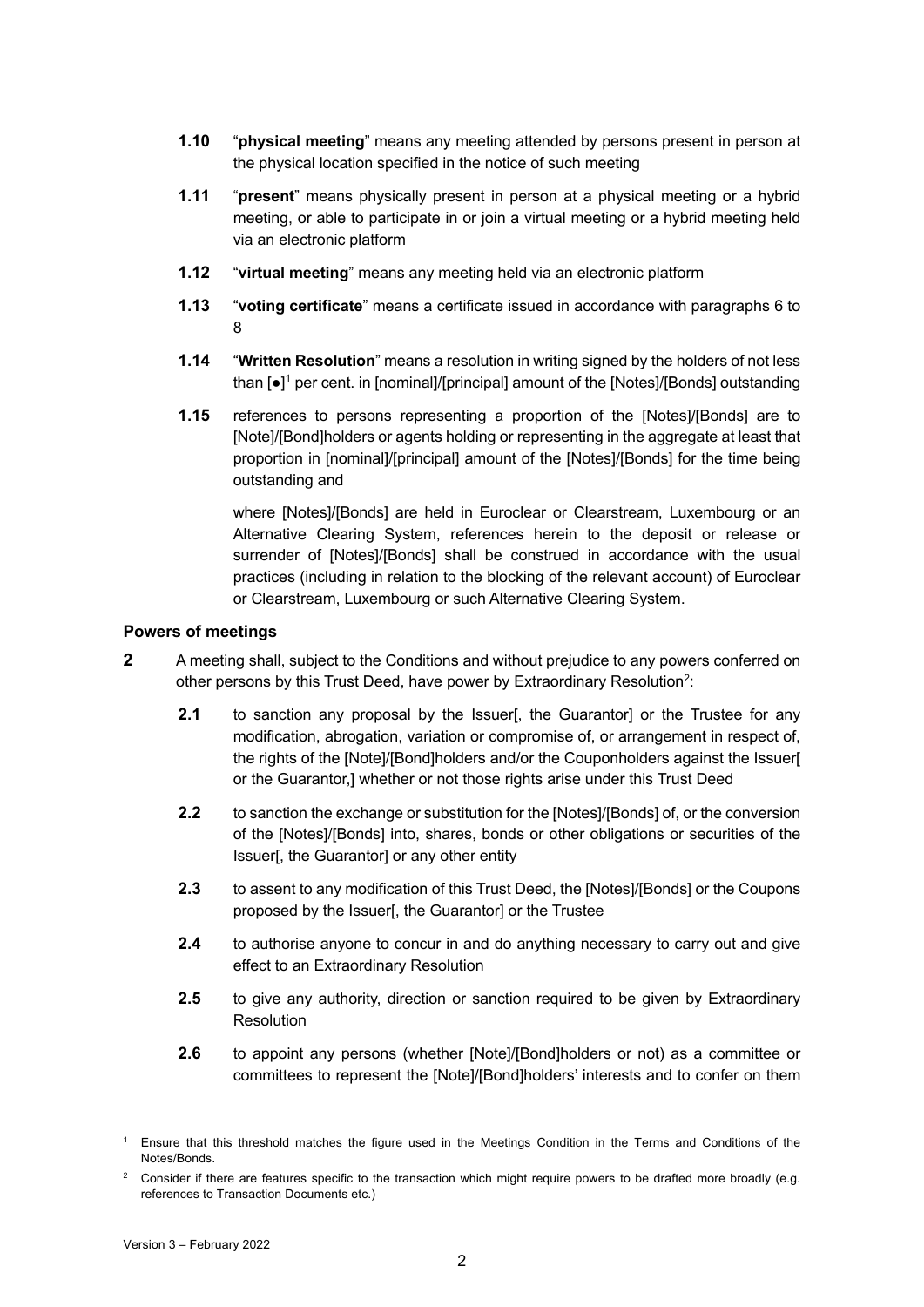any powers or discretions which the [Note]/[Bond]holders could themselves exercise by Extraordinary Resolution

- **2.7** to approve a proposed new Trustee and to remove a Trustee
- **2.8** to approve the substitution of any entity for the Issuer [or the Guarantor ](or any previous substitute) as principal debtor [or guarantor ]under this Trust Deed and
- **2.9** to discharge or exonerate the Trustee from any liability in respect of any act or omission for which it may become responsible under this Trust Deed, the [Notes]/[Bonds] or the Coupons

provided that the special quorum provisions in paragraph [●] shall apply to any Extraordinary Resolution (a "**special quorum resolution**") for the purpose of subparagraph 2.2 or 2.8 or for the purpose of making a modification to this Trust Deed or the [Notes]/[Bonds] which would have the effect of $3$ :

- (i) modifying the maturity of the [Notes]/[Bonds] or the dates on which interest is payable in respect of the [Notes]/[Bonds];
- (ii) reducing or cancelling the principal amount of, [any premium payable on redemption of,] or interest [on or varying the method of calculating the rate of interest [or to reduce the [minimum/maximum] rate of interest]] on, the [Notes]/[Bonds];
- (iii) changing the currency of payment of the [Notes]/[Bonds] [or the Coupons];
- (iv) modifying the provisions concerning the quorum required at any meeting of [Note]/[Bond]holders or the majority required to pass an Extraordinary Resolution;
- (v)  $[e]^4$  or
- (vi) amending this proviso

## **Convening a meeting**

**3** The Issuer[, the Guarantor] or the Trustee may at any time convene a meeting. If it receives a written request by [Note]/[Bond]holders holding at least 10 per cent in [nominal]/[principal] amount of the [Notes]/[Bonds] for the time being outstanding and is indemnified and/or secured and/or prefunded to its satisfaction against all costs and expenses, the Trustee shall convene a meeting of the [Note]/[Bond]holders. Every physical meeting shall be held at a time and place approved by the Trustee. Every virtual meeting shall be held via an electronic platform and at a time approved by the Trustee. Every hybrid meeting shall be held at a time and place and via an electronic platform approved by the Trustee.

#### **Notice of meeting**

**4** At least 21 days' notice (exclusive of the day on which the notice is given [or deemed to be given] and of the day of the meeting) shall be given to the [Note]/[Bond]holders. A copy of the notice shall be given by the party convening the meeting to the other parties. The notice shall specify the day and time of the meeting and manner in which it is to be held, and if a physical meeting or hybrid meeting is to be held, the place of the meeting and, unless the

<sup>3</sup> "**which would have the effect of**": Ensure that proposals (i) to (vii) conform to the basic terms modification provisions/entrenched rights set out in the meetings Condition in the Terms and Conditions

<sup>4</sup> Include any further or additional matters that would warrant a special quorum resolution, according to the nature and structure of the transaction.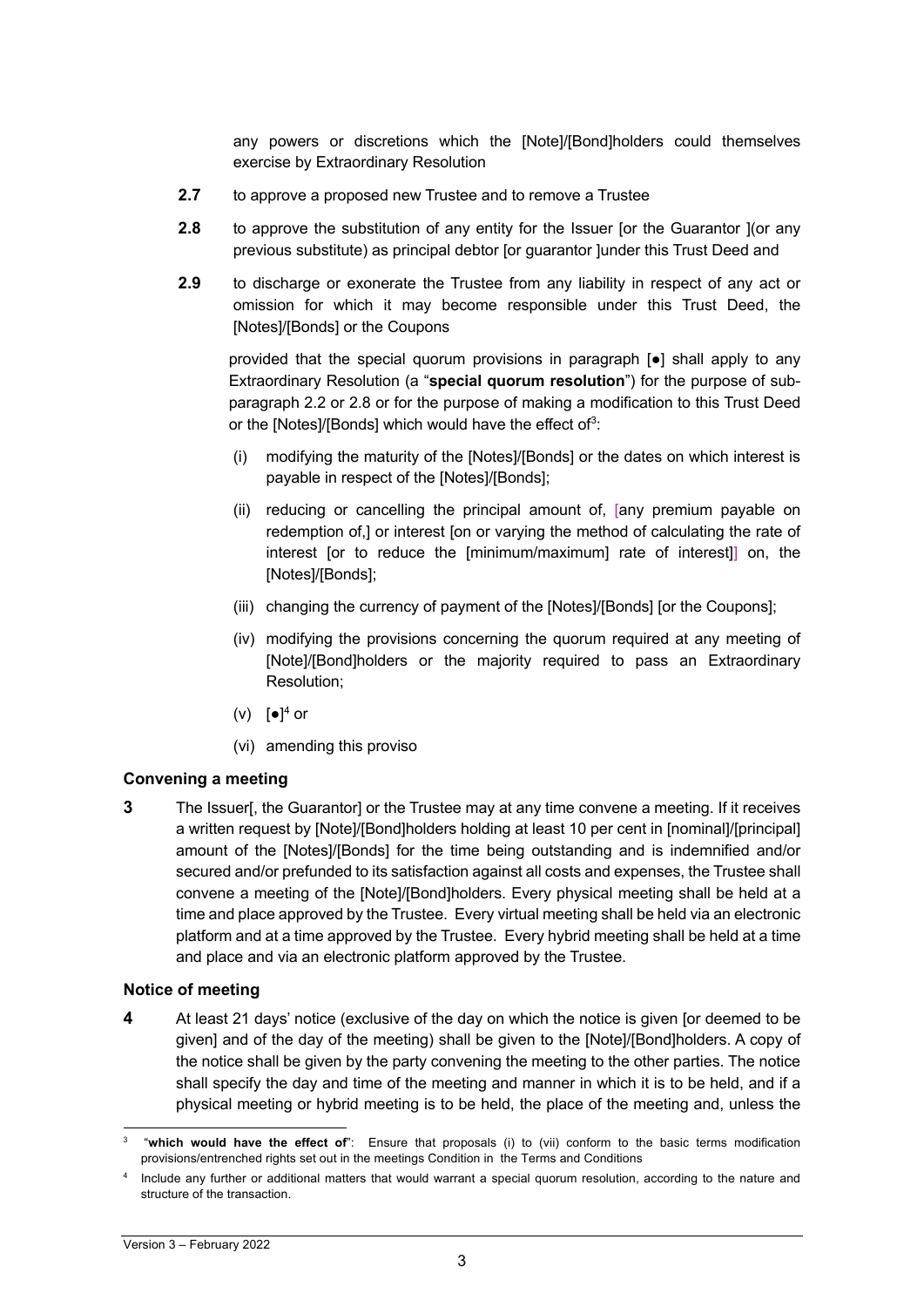Trustee otherwise agrees, the nature of the resolutions to be proposed and shall explain how [Note]/[Bond]holders may appoint proxies or representatives, obtain voting certificates and use block voting instructions and the details of the time limits applicable. With respect to a virtual meeting or a hybrid meeting, each such notice shall set out such other and further details as are required under paragraph 34.

### **Cancellation of meeting**

**5** A meeting that has been validly convened in accordance with paragraph 3 above, may be cancelled by the person who convened such meeting by giving at least [●] days' notice (exclusive of the day on which the notice is given [or deemed to be given] and of the day of the meeting) to the [Note]/[Bond]holders (with a copy to the Trustee where such meeting was convened by the Issuer or to the Issuer where such meeting was convened by the Trustee). Any meeting cancelled in accordance with this paragraph 5 shall be deemed not to have been convened.

# **Arrangements for voting on Bearer [Notes]/[Bonds] (whether in definitive form or represented by a Global [Note]/[Bond] and whether held within or outside a Clearing System) – Voting Certificates**

- **6** If a holder of a Bearer [Note]/[Bond] wishes to obtain a voting certificate in respect of it for a meeting, he must deposit such Bearer [Note]/[Bond] for that purpose at least 48 hours before the time fixed for the meeting with a Paying Agent or to the order of a Paying Agent with a bank or other depositary nominated by the Paying Agent for the purpose. The Paying Agent shall then issue a voting certificate in respect of it.
- **7** A voting certificate shall:
	- **7.1** be a document in the English language
	- **7.2** be dated
	- **7.3** specify the meeting concerned and (if applicable) the serial numbers of the [Notes]/[Bonds] deposited
	- **7.4** entitle, and state that it entitles, its bearer to attend and vote at that meeting in respect of those [Notes]/[Bonds] and
	- **7.5** specify details of evidence of the identity of the bearer of such voting certificate<sup>5</sup>.
- **8** Once a Paying Agent has issued a voting certificate for a meeting in respect of a [Note]/[Bond], it shall not release the [Note]/[Bond] until either:
	- **8.1** the meeting has been concluded or
	- **8.2** the voting certificate has been surrendered to the Paying Agent.

**Arrangements for voting on Bearer [Notes]/[Bonds] (whether in definitive form or represented by a Global [Note]/[Bond] and whether held within or outside a Clearing System) – Block Voting Instructions**

<sup>5</sup> Original documentary evidence of the bearer's identity (as specified in the voting certificate) is required to be produced at the meeting. A valid passport or driver's licence with a photograph is usually satisfactory proof of identity for this purpose.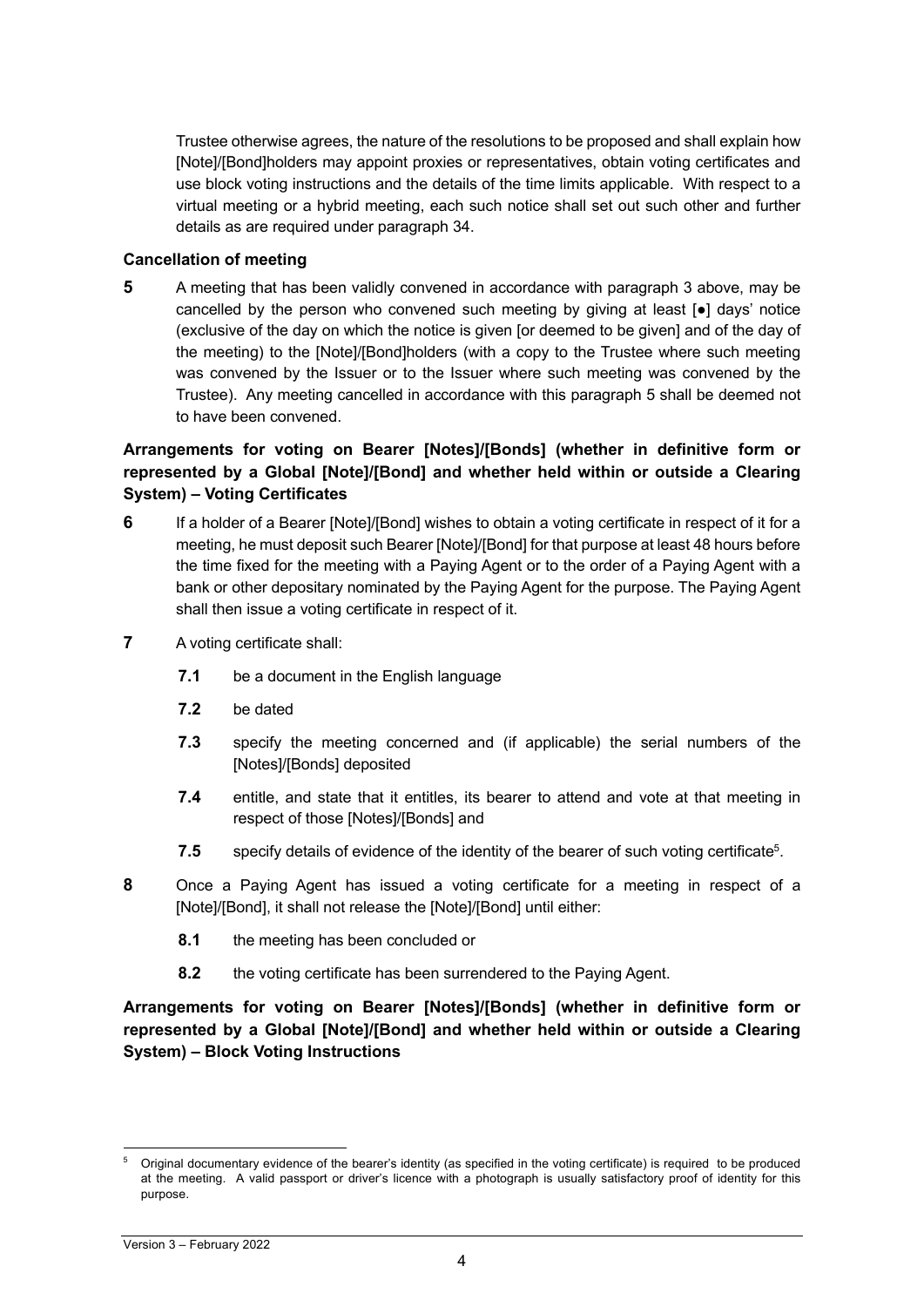- **9** If a holder of a [Note]/[Bond] wishes the votes attributable to it to be included in a block voting instruction for a meeting, then, at least 48 hours before the time fixed for the meeting, (i) the holder must deposit the [Note]/[Bond] for that purpose with a Paying Agent or to the order of a Paying Agent with a bank or other depositary nominated by the Paying Agent for the purpose and (ii) the holder or a duly authorised person on their behalf must direct the Paying Agent how those votes are to be cast. The Paying Agent shall issue a block voting instruction in respect of the votes attributable to all [Notes]/[Bonds] so deposited.
- **10** A block voting instruction shall:
	- **10.1** be a document in the English language
	- **10.2** be dated
	- **10.3** specify the meeting concerned
	- **10.4** list the total number and serial numbers (if applicable) of the [Notes]/[Bonds] deposited, distinguishing with regard to each resolution between those voting for and those voting against it
	- **10.5** certify that such list is in accordance with [Notes]/[Bonds] deposited and directions received as provided in paragraphs 9, 12 and 15 and
	- **10.6** appoint one or more named persons (each a "**proxy**") to vote at that meeting in respect of those [Notes]/[Bonds] and in accordance with that list.

A proxy need not be a [Note]/[Bond]holder.

- **11** Once a Paying Agent has issued a block voting instruction for a meeting in respect of the votes attributable to any [Notes]/[Bonds]:
	- **11.1** it shall not release the [Notes]/[Bonds], except as provided in paragraph 12, until the meeting has been concluded and
	- **11.2** the directions to which it gives effect may not be revoked or altered during the 48 hours before the time fixed for the meeting.
- **12** If the receipt for a [Note]/[Bond] deposited with or to the order of a Paying Agent in accordance with paragraph 9 is surrendered to the Paying Agent at least 48 hours before the time fixed for the meeting, the Paying Agent shall release the [Note]/[Bond] and exclude the votes attributable to it from the block voting instruction.
- **13** Each block voting instruction shall be deposited at least 24 hours before the time fixed for the meeting at such place or delivered by another method as the Trustee shall designate or approve, and in default the block voting instruction shall not be valid unless the chairperson of the meeting decides otherwise before the meeting proceeds to business. If the Trustee requires, a certified copy of each block voting instruction shall be produced by the proxy at the meeting or delivered to the Trustee prior to the meeting but the Trustee need not investigate or be concerned with the validity of the proxy's appointment.
- **14** A vote cast in accordance with a block voting instruction shall be valid even if it or any of the [Note]/[Bond]holders' instructions pursuant to which it was executed has previously been revoked or amended, unless written intimation of such revocation or amendment is received from the relevant Paying Agent by the Issuer or the Trustee at its registered office or by the chairperson of the meeting in each case at least 24 hours before the time fixed for the meeting.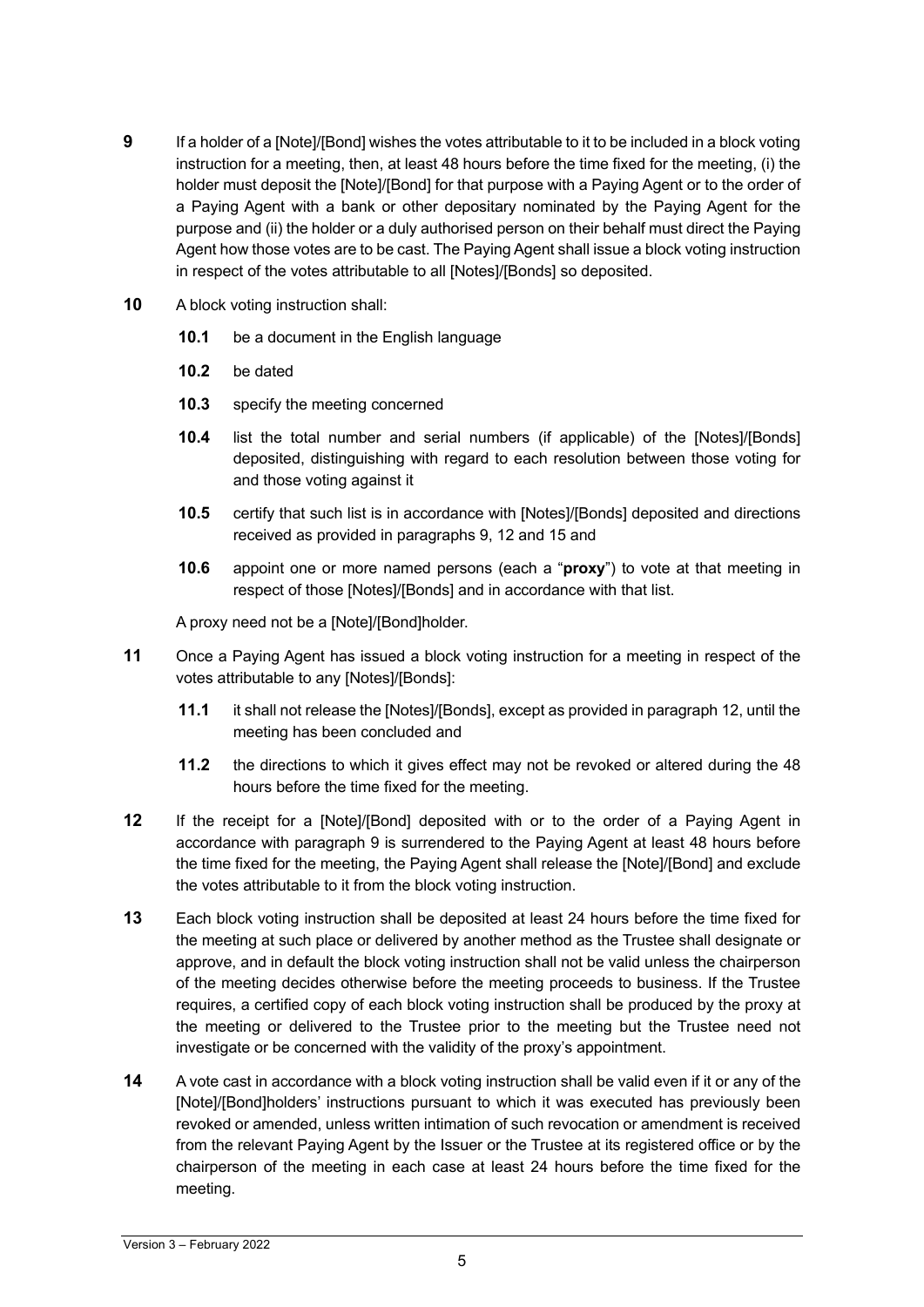**15** No [Note]/[Bond] may be deposited with or to the order of a Paying Agent at the same time for the purposes of both paragraph 6 and paragraph 9 for the same meeting.

# **Arrangements for voting on Registered [Notes]/[Bonds] (whether in definitive form or represented by a Global [Note]/[Bond]/[Certificate] and whether held within or outside a Clearing System) – Appointment of Proxy or Representative6**

- **16** A proxy or representative may be appointed in the following circumstances:
	- **16.1** *Proxy:* A holder of [Notes]/Bonds] may, by an instrument in writing in the English language (a "**form of proxy**") signed by the holder or, in the case of a corporation, executed under its common seal or signed on its behalf by an attorney or a duly authorised officer of the corporation and delivered to the specified office of the Registrar or the Principal Paying Agent not less than 48 hours before the time fixed for the relevant meeting, appoint one or more persons (each a "**proxy**") to act on his or its behalf in connection with any meeting of the [Note]/[Bond]holders and any adjourned such meeting.
	- **16.2** *Representative*: Any holder of [Notes]/[Bonds] which is a corporation may, by delivering to the Registrar or the Principal Paying Agent not later than 48 hours before the time fixed for any meeting a resolution of its directors or other governing body, authorise any person to act as its representative (a "**representative**") in connection with any meeting of the [Notes]/[Bond]holders and any adjourned such meeting.
	- **16.3** *Other Proxies*: If the holder of a [Note]/[Bond] is an Alternative Clearing System or a nominee of an Alternative Clearing System and the rules or procedures of such Alternative Clearing System so require, such nominee or Alternative Clearing System may appoint proxies in accordance with, and in the form used, by such Alternative Clearing System as part of its usual procedures from time to time in relation to meetings of [Note]/[Bond]holders. Any proxy so appointed may, by an instrument in writing in the English language in the form available from the specified office of the Registrar or the Principal Paying Agent, or in such other form as may have been approved by the Trustee at least seven days before the date fixed for a meeting, signed by the proxy or, in the case of a corporation, executed under its common seal or signed on its behalf by an attorney or a duly authorised officer of the corporation and delivered to the Registrar or the Principal Paying Agent not later than 48 hours before the time fixed for any meeting, appoint any person or the Principal Paying Agent or any employee(s) of it nominated by it (the "**sub-proxy**") to act on his or its behalf in connection with any meeting or proposed meeting of [Note]/[Bond]holders. All references to "proxy" or "proxies" in this Schedule other than in this sub-paragraph 16.3 shall be read so as to include references to "subproxy" or "sub-proxies".
	- **16.4** *Record Date*: For so long as the [Notes]/[Bonds] are eligible for settlement through an Alternative Clearing System's book-entry settlement system and the rules or procedures of such Alternative Clearing System so require, the Issuer may fix a

Paragraph 16 relates solely to registered note/bondholder meetings.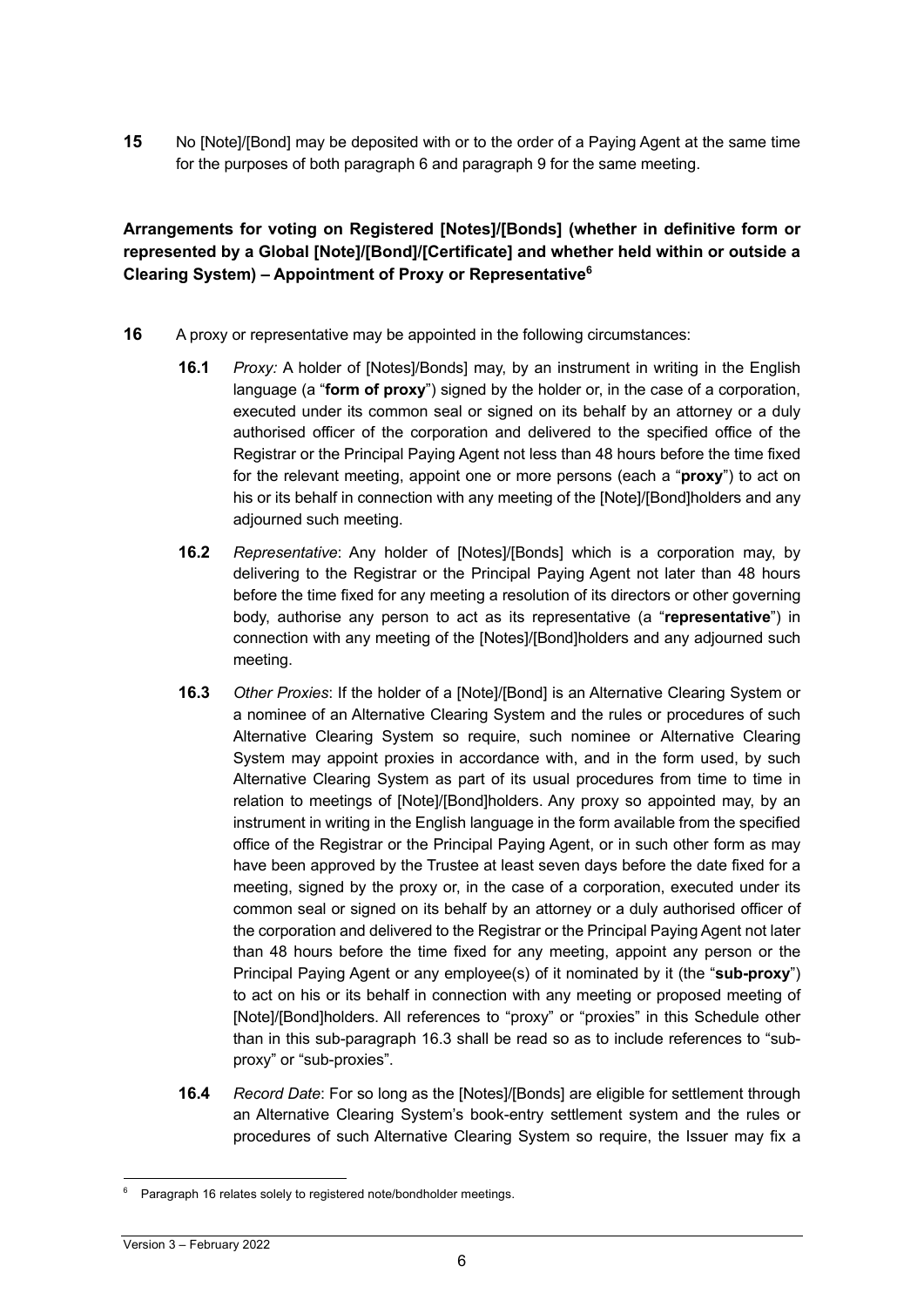record date for the purpose of any meeting, provided such record date is no more than 10 days prior to the date fixed for such meeting which shall be specified in the notice convening the meeting.

- **16.5** *DTC ATOP Messaging:* [If the Trustee so determines any proxy appointed by DTC or a nominee of DTC may, by arranging for delivery of an Agent's Message by DTC to such nominee of DTC or another specified agent, appoint the person(s) named therein (or indicated by reference to or deemed incorporation or application of such other documents as the Trustee may approve) and any such specified agent shall be deemed to appoint the person(s) named therein (the "**sub-proxy**") to act on his or its behalf in connection with any meeting or proposed meeting provided that (1) a print out of such Agent's Message has been delivered not later than 24 hours before the time fixed for the meeting to the Registrar or the Principal Paying Agent or the Trustee, as the Trustee shall determine, (2) the Agent's Message refers to the DTC Participant on whose behalf DTC has delivered the Agent's Message and (3) where applicable, the [Notes]/[Bonds] which are the subject of the Agent's Message have been blocked in DTC in accordance with its Automated Tender Offer Program and will not be released until the conclusion of the Meeting. An "**Agent's Message**" is a message delivered by DTC to such nominee of DTC or another specified agent for those purposes in accordance with its Automated Tender Offer Program. A "**DTC Participant**" is a person holding an interest in the Notes who is a participant in DTC, including, for the avoidance of doubt, the depositaries for Euroclear and/or Clearstream, Luxembourg.] 7
- **16.6** Any proxy or sub-proxy appointed pursuant to sub-paragraph 16.1, 16.3 or 16.5 above or representative appointed pursuant to sub-paragraph 16.2 above shall, so long as such appointment remains in full force, be deemed, for all purposes in connection with the relevant meeting or adjourned meeting of the [Note]/[Bond]holders, to be the holder of the [Notes]/[Bonds] to which such appointment relates and the holder of the [Notes]/[Bonds] shall be deemed for such purposes not to be the holder or owner, respectively.

## **Chairperson**

**17** The chairperson of a meeting shall be such person as the Trustee may nominate in writing, but if no such nomination is made or if the person nominated is not present within 15 minutes after the time fixed for the meeting the [Note]/[Bond]holders or agents present shall choose one of their number to be chairperson, failing which the Issuer may appoint a chairperson. The chairperson need not be a [Note]/[Bond]holder or agent. The chairperson of an adjourned meeting need not be the same person as the chairperson of the original meeting.

#### **Attendance**

- **18** The following may attend, participate and speak at a meeting:
	- **18.1** [Note]/[Bond]holders, any proxies and agents
	- **18.2** the chairperson

This language may be used in the context of a DTC registered bond to cater for DTC ATOP which encompasses tender and exchange offers as well as certain corporate action events, e.g. voluntary reorganisations, as part of a consent solicitation transaction. Delete if bonds are not cleared through DTC.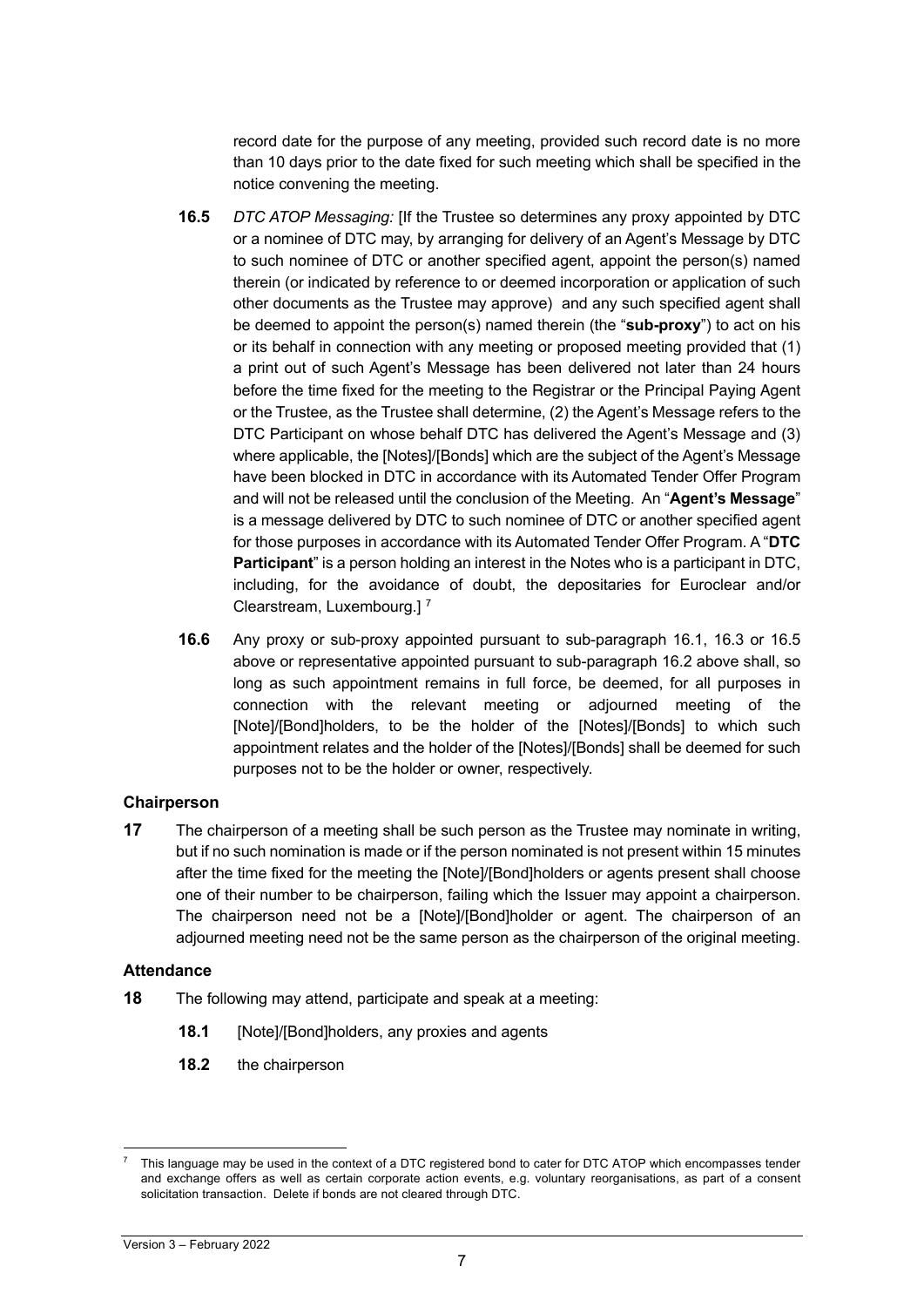**18.3** the Issuer[, the Guarantor] and the Trustee (through their respective representatives) and their respective financial and legal advisers

No-one else may attend, participate and/or speak.

## **Quorum and Adjournment**

- **19** No business (except choosing a chairperson) shall be transacted at a meeting unless a quorum is present at the commencement of business. If a quorum is not present within 15 minutes from the time initially fixed for the meeting, it shall, if convened on the requisition of [Note]/[Bond]holders or if the Issuer and the Trustee agree, be dissolved. In any other case it shall be adjourned until such date, not less than 14 nor more than 42 days later, and time and place or manner in which it is to be held as the chairperson may decide. If a quorum is not present within 15 minutes from the time fixed for a meeting so adjourned, the meeting shall be dissolved.
- **20** [Two]/[One] or more [Note]/[Bond]holders or agents present at the meeting shall be a quorum:
	- **20.1** in the cases marked "**No minimum proportion**" in the table below, whatever the proportion of the [Notes]/[Bonds] which they represent
	- **20.2** in any other case, only if they represent the proportion of the [Notes]/[Bonds] shown by the table below.

| <b>COLUMN1</b>                                                | <b>COLUMN 2</b>                                                          | <b>COLUMN3</b>                                                                     |
|---------------------------------------------------------------|--------------------------------------------------------------------------|------------------------------------------------------------------------------------|
| Purpose of meeting                                            | Any meeting except one<br>referred to in column 3<br>Required proportion | Meeting previously<br>adjourned through want of<br>a quorum<br>Required proportion |
| To pass a special quorum<br>resolution                        | $\lceil \bullet \rceil$ per cent                                         | $\lceil \bullet \rceil$ per cent                                                   |
| To<br>other<br>any<br>pass<br><b>Extraordinary Resolution</b> | A clear majority                                                         | No minimum proportion                                                              |
| Any other purpose                                             | $[10]$ per cent                                                          | No minimum proportion                                                              |

- **21** The chairperson may with the consent of (and shall if directed by) a meeting adjourn the meeting from time to time and from place to place and alternate manner. Only business which could have been transacted at the original meeting may be transacted at a meeting adjourned in accordance with this paragraph or paragraph 19.
- **22** At least 10 days' notice (exclusive of the day on which the notice is given [or deemed to be given] and of the day of the adjourned meeting)<sup>8</sup> of a meeting adjourned through want of a quorum shall be given in the same manner as for an original meeting and that notice shall

This parenthetical isn't always found in meetings provisions. It is arguable that the wording "given in the same manner as for an original meeting" implies that a "clear day" approach applies. The parenthetical wording provides certainty, however.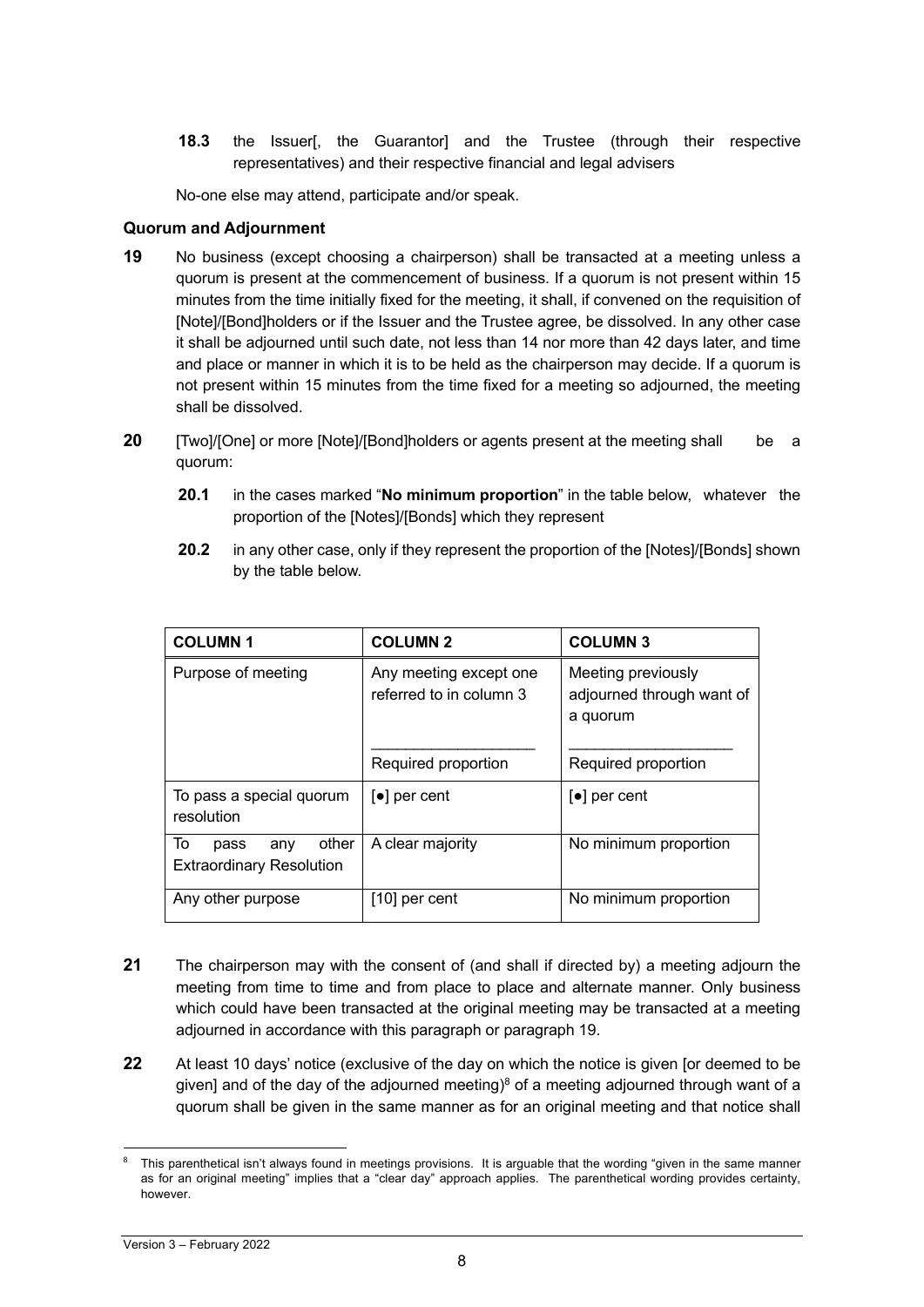state the quorum required at the adjourned meeting. No notice need, however, otherwise be given of an adjourned meeting.

## **Voting**

- **23** At a meeting which is held only as a physical meeting, each question submitted to such meeting shall be decided by a show of hands unless a poll is (before, or on the declaration of the result of, the show of hands) demanded by the chairperson, the Issuer, [the Guarantor, Ithe Trustee or one or more persons representing not less than  $[2 \text{ per cent.}]^9$  of the [Notes]/[Bonds].
- **24** Unless a poll is demanded a declaration by the chairperson that a resolution has or has not been passed shall be conclusive evidence of the fact without proof of the number or proportion of the votes cast in favour of or against it.
- **25** If a poll is demanded, it shall be taken in such manner and (subject as provided below) either at once or after such adjournment as the chairperson directs. The result of the poll shall be deemed to be the resolution of the meeting at which it was demanded as at the date it was taken. A demand for a poll shall not prevent the meeting continuing for the transaction of business other than the question on which it has been demanded.
- **26** A poll demanded on the election of a chairperson or on a question of adjournment shall be taken at once.
- **27** On a show of hands every person who is present in person and who produces a [Note]/[Bond] or a voting certificate or is a proxy or representative has one vote. On a poll every such person has one vote in respect of each [●] [nominal]/[principal] amount of [Notes]/[Bonds] so produced or represented by the voting certificate so produced or for which he is a proxy or representative. Without prejudice to the obligations of proxies, a person entitled to more than one vote need not use them all or cast them all in the same way.
- **28** In case of equality of votes the chairperson shall both on a show of hands and on a poll have a casting vote in addition to any other votes which he may have.
- **29** At a virtual meeting or a hybrid meeting, a resolution put to the vote of the meeting shall be decided on a poll in accordance with paragraph 36, and any such poll will be deemed to have been validly demanded at the time fixed for holding the meeting to which it relates.

## **Effect and Publication of an Extraordinary Resolution**

**30** An Extraordinary Resolution shall be binding on all the [Note]/[Bond]holders, whether or not present at the meeting, and on all the Couponholders and each of them shall be bound to give effect to it accordingly. The passing of such a resolution shall be conclusive evidence that the circumstances justify its being passed. The Issuer shall give notice of the passing of an Extraordinary Resolution to [Note]/[Bond]holders within [14] days but failure to do so shall not invalidate the resolution.

#### **Minutes**

**31** Minutes shall be made of all resolutions and proceedings at every meeting and, if purporting to be signed by the chairperson of that meeting or of the next succeeding meeting, shall be conclusive evidence of the matters in them. Until the contrary is proved every meeting for which minutes have been so made and signed shall be deemed to have been duly convened

<sup>9</sup> 2 per cent. is usual, but this reference can be amended to refer instead to any agent (as defined in paragraph 1.2) or the holder of a Bond/Note in definitive form present at the meeting.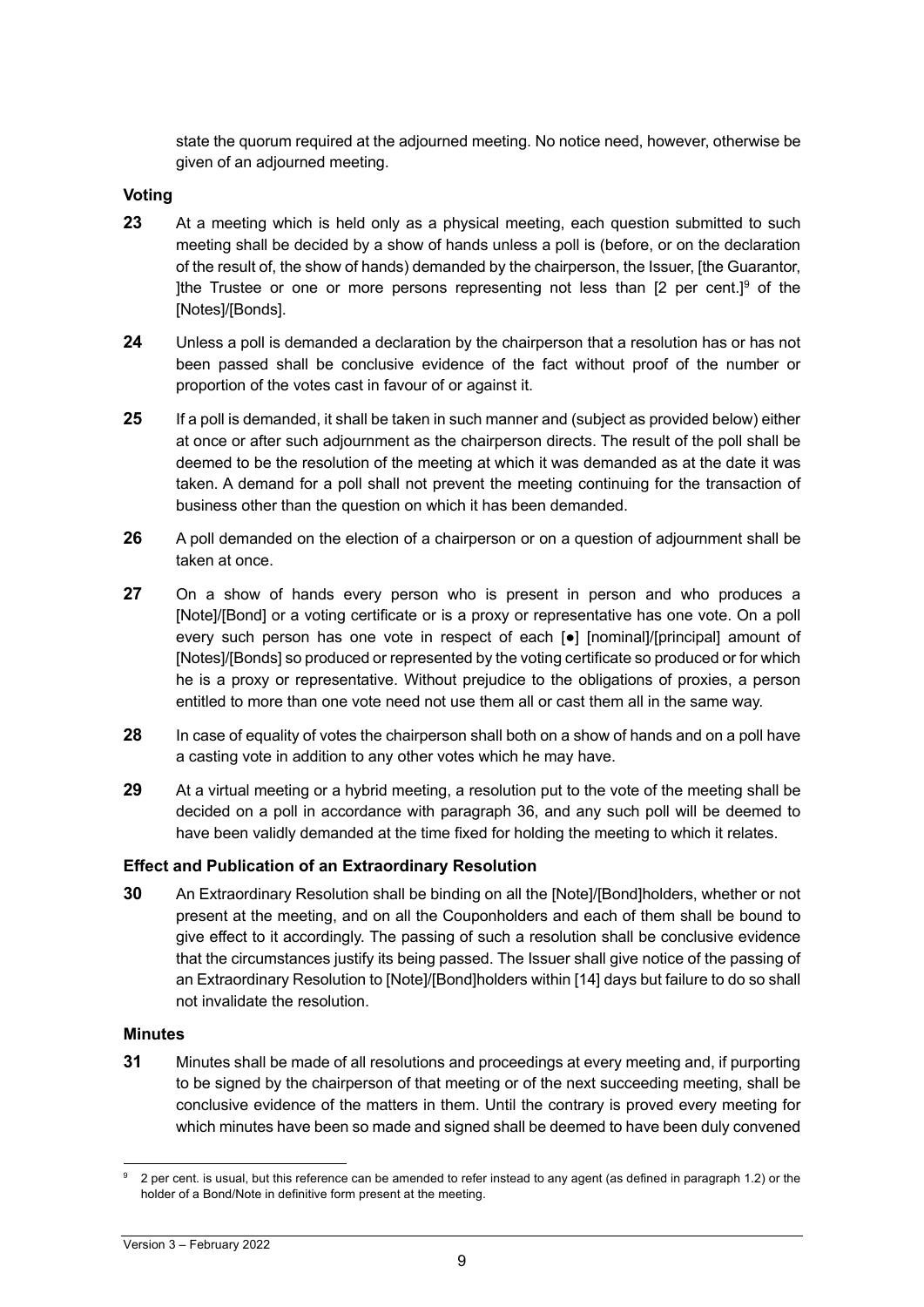and held and all resolutions passed or proceedings transacted at it to have been duly passed and transacted.

## **Written Resolution and Electronic [Consent]/[Resolution]**

**32** Subject to the following sentence, a Written Resolution may be contained in one document or in several documents in like form, each signed by or on behalf of one or more of the [Note]/[Bond]holders.

For so long as the [Notes]/[Bonds] are in the form of a Global [Note]/[Bond] held on behalf of, or a Global Certificate registered in the name of any nominee for, one or more of Euroclear, Clearstream, Luxembourg or an Alternative Clearing System, then, in respect of any resolution proposed by the Issuer [, the Guarantor] or the Trustee:

- **32.1** *Electronic [Consent]/[Resolution]:* where the terms of the resolution proposed by the Issuer [, the Guarantor] or the Trustee (as the case may be) have been notified to the [Note]/[Bond]holders through the relevant clearing system(s) as provided in subparagraphs (i) and/or (ii) below, each of the Issuer [,the Guarantor] and the Trustee shall be entitled to rely upon approval of such resolution given by way of electronic consents communicated through the electronic communications systems of the relevant clearing system(s) [to the Principal Paying Agent or another specified agent and/or the Trustee] in accordance with their operating rules and procedures by or on behalf of the holders of not less than  $[•]^{10}$  per cent. in [nominal]/[principal] amount of the [Notes]/[Bonds] outstanding (the "**Required Proportion")** ("**Electronic [Consent]/[Resolution]**") by close of business on the Relevant Date. Any resolution passed in such manner shall be binding on all [Note]/[Bond]holders and Couponholders, even if the relevant consent or instruction proves to be defective. None of the Issuer [, the Guarantor] or the Trustee shall be liable or responsible to anyone for such reliance.
	- (i) When a proposal for a resolution to be passed as an Electronic [Consent]/[Resolution] has been made, at least [10] days' notice (exclusive of the day on which the notice is given and of the day on which affirmative consents will be counted) shall be given to the [Note]/[Bond]holders through the relevant clearing system(s). The notice shall specify, in sufficient detail to enable [Note]/[Bond]holders to give their consents in relation to the proposed resolution, the method by which their consents may be given (including, where applicable, blocking of their accounts in the relevant clearing system(s)) and the time and date (the **"Relevant Date**") by which they must be received in order for such consents to be validly given, in each case subject to and in accordance with the operating rules and procedures of the relevant clearing system(s).
	- (ii) If, on the Relevant Date on which the consents in respect of an Electronic [Consent]/[Resolution] are first counted, such consents do not represent the Required Proportion, the resolution shall, if the party proposing such resolution (the "**Proposer**") so determines, be deemed to be defeated. Such determination shall be notified in writing to the other party or parties to the Trust Deed. Alternatively, the Proposer may give a further notice to [Note]/[Bond]holders that the resolution will be proposed again on such date and for such period as shall be agreed with the Trustee (unless the Trustee

<sup>&</sup>lt;sup>10</sup> This threshold is usually the same as for a Written Resolution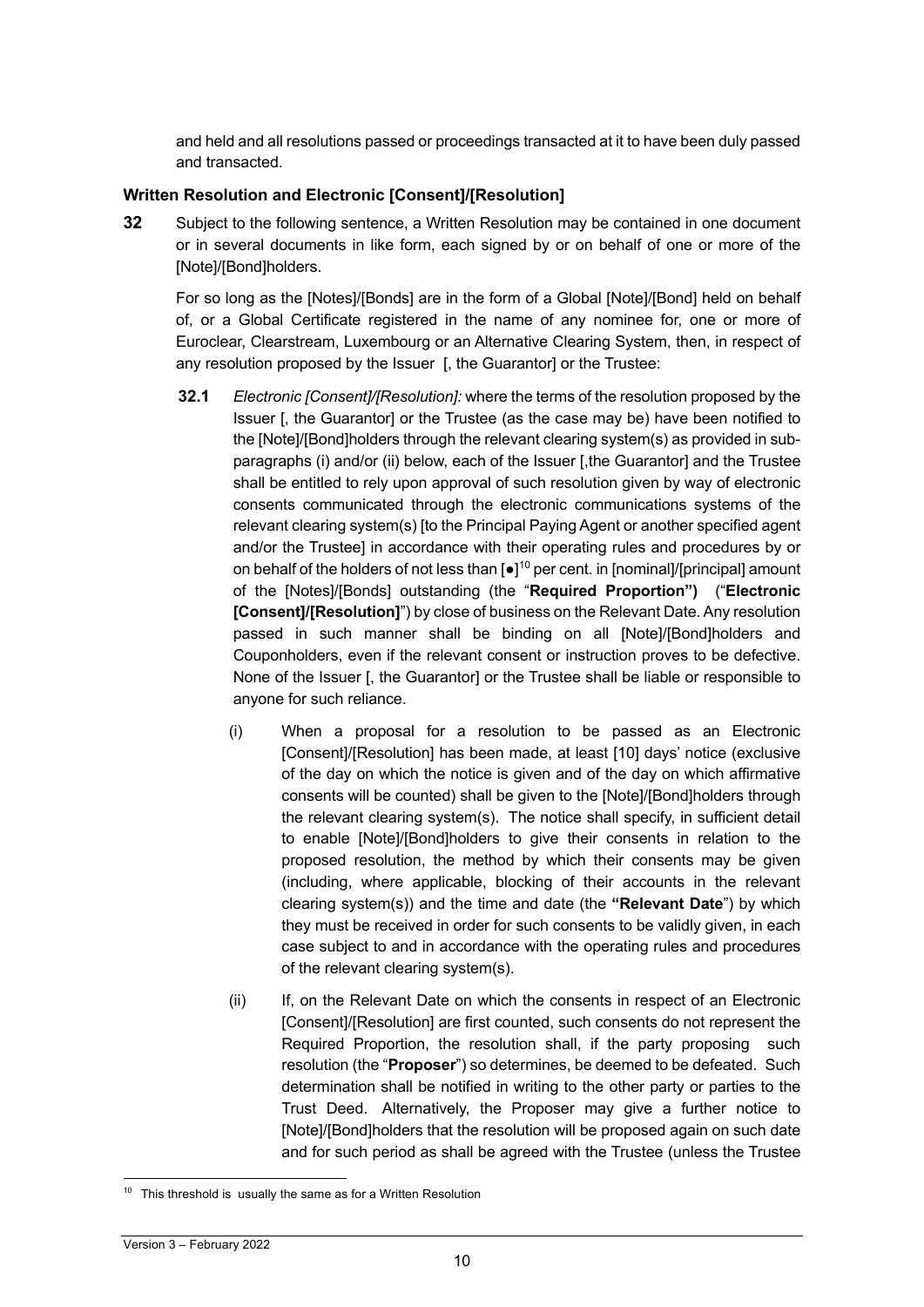is the Proposer). Such notice must inform [Note]/[Bond]holders that insufficient consents were received in relation to the original resolution and the information specified in sub-paragraph (i) above. For the purpose of such further notice, references to "Relevant Date" shall be construed accordingly.

For the avoidance of doubt, an Electronic [Consent]/[Resolution] may only be used in relation to a resolution proposed by the Issuer [, the Guarantor] or the Trustee which is not then the subject of a meeting that has been validly convened in accordance with paragraph 3 above, unless that meeting is or shall be cancelled or dissolved; and

**32.2** *Written Resolution*: where Electronic [Consent]/[Resolution] is not being sought, for the purpose of determining whether a Written Resolution has been validly passed, the Issuer [, the Guarantor] and the Trustee shall be entitled to rely on consent or instructions given in writing directly to the Issuer [, the Guarantor] and/or the Trustee, as the case may be, by accountholders in the clearing system with entitlements to such Global [Note]/[Bond] or Global Certificate and/or, where the accountholders hold any such entitlement on behalf of another person, on written consent from or written instruction by the person for whom such entitlement is ultimately beneficially held, whether such beneficiary holds directly with the accountholder or via one or more intermediaries and provided that, in each case, the Issuer [, the Guarantor] and/or the Trustee have obtained commercially reasonable evidence to ascertain the validity of such holding and have taken reasonable steps to ensure that such holding does not alter following the giving of such consent or instruction [and prior to the effecting or implementation of such consent or instruction]. Any resolution passed in such manner shall be binding on all [Note]/[Bond]holders and Couponholders, even if the relevant consent or instruction proves to be defective. As used in this paragraph, "**commercially reasonable evidence**" includes any certificate or other document issued by Euroclear, Clearstream, Luxembourg or any other relevant Alternative Clearing System, and/or issued by an accountholder of them or an intermediary in a holding chain, in relation to the holding of interests in the [Notes]/[Bonds]. Any such certificate or other document shall, in the absence of manifest error, be conclusive and binding for all purposes. Any such certificate or other document may comprise any form of statement or print out of electronic records provided by the relevant clearing system (including Euroclear's EasyWay or Clearstream, Luxembourg's Xact Web Portal) in accordance with its usual procedures and in which the accountholder of a particular principal or [nominal]/[principal] amount of the [Notes]/[Bonds] is clearly identified together with the amount of such holding. [Neither the]/[none of the] Issuer [,] [the Guarantor] [nor]/[and] the Trustee shall be liable to any person by reason of having accepted as valid or not having rejected any certificate or other document to such effect purporting to be issued by any such person and subsequently found to be forged or not authentic.

A Written Resolution and/or Electronic [Consent]/[Resolution] shall take effect as an Extraordinary Resolution. A Written Resolution and/or Electronic Consent will be binding on all [Note]/[Bond]holders and holders of Coupons, Talons and Receipts, whether or not they participated in such Written Resolution and/or Electronic [Consent]/[Resolution].

#### **Trustee's Power to Prescribe Regulations**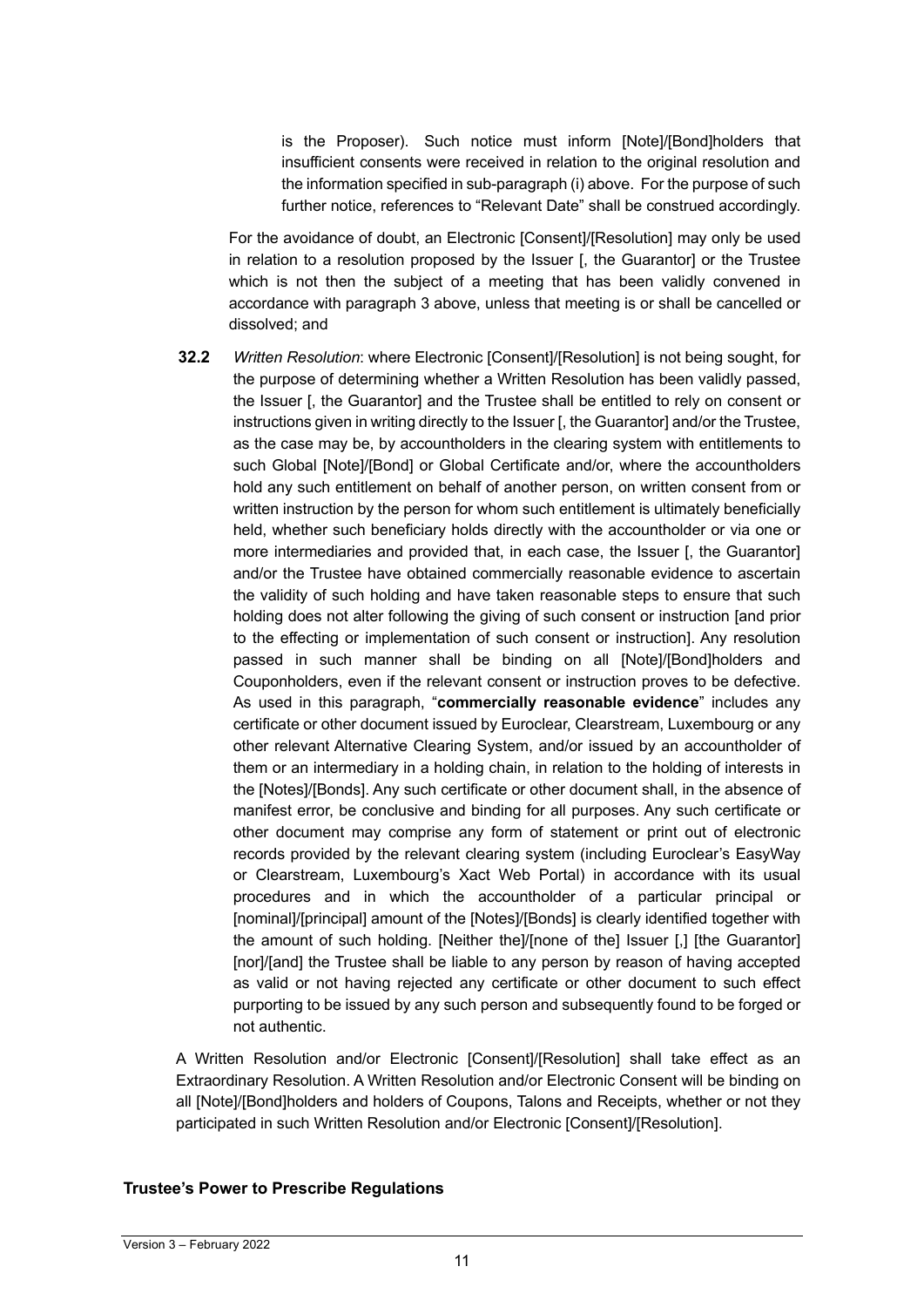**33** Subject to all other provisions in this Trust Deed the Trustee may without the consent of the [Note]/[Bond]holders (i) concur with the Issuer[or the Guarantor] in prescribing further regulations regarding the holding of meetings and attendance and voting at them or (ii) prescribe further regulations regarding the holding of meetings and attendance and voting at them, if, in either case, the Trustee is of the opinion that such regulations are not materially prejudicial to the interests of [Note]/[Bond]holders. Such regulations may include (without limitation) such requirements as the Trustee thinks reasonable to satisfy itself that the persons who purport to make any requisition in accordance with this Trust Deed are entitled to do so and as to the form of voting certificates or block voting instructions so as to satisfy itself that persons who purport to attend or vote at a meeting are entitled to do so and/or to facilitate the holding of a virtual meeting or a hybrid meeting.

## **Additional provisions applicable to Virtual and/or Hybrid Meetings**

- **34** The Issuer[, the Guarantor] ([in each case, ]with the Trustee's prior approval) or the Trustee in its sole discretion may decide to hold a virtual meeting or a hybrid meeting and, in such case, shall provide details of the means for [Note]/[Bond]holders [or their proxies or representatives] to attend, participate in and/or speak at the meeting, including the electronic platform to be used.
- **35** Without prejudice to paragraph 18, the Issuer[, or the Guarantor] or the chairperson or the Trustee in its sole discretion may make any arrangement and impose any requirement or restriction as is necessary to ensure the identification of those entitled to take part in the virtual meeting or hybrid meeting and the suitability of the electronic platform.11 All documentation that is required to be passed between persons at or for the purposes of the virtual meeting or persons attending the hybrid meeting via the electronic platform (in each case, in whatever capacity) shall be communicated by email (or such other medium of electronic communication as the Trustee may approve), provided that the Issuer[, or the Guarantor] or its agent(s) shall be solely responsible for facilitating the distribution of all such documentation unless the meeting shall have been convened by the Trustee.
- **36** All resolutions put to a virtual meeting or a hybrid meeting shall be voted on by a poll in accordance with paragraphs 25-28 above (inclusive).
- **37** Persons seeking to attend, participate in, speak at or join a virtual meeting or a hybrid meeting via the electronic platform, shall be responsible for ensuring that they have access to the facilities (including, without limitation, IT systems, equipment and connectivity) which are necessary to enable them to do so.
- **38** In determining whether persons are attending, participating in or joining a virtual meeting or a hybrid meeting via the electronic platform, it is immaterial whether any [one]/[two]<sup>12</sup> or more persons attending it are in the same physical location as each other or how they are able to communicate with each other.
- **39** [One]/[Two] or more persons who are not in the same physical location as each other attend a virtual meeting or a hybrid meeting if their circumstances are such that if they have (or were to have) rights to speak or vote at that meeting, they are (or would be) able to exercise them.

<sup>&</sup>lt;sup>11</sup> This provision allows flexibility for the issuer/guarantor and/or trustee to determine the requirements for access to the virtual meeting.

 $12$  Select either "one" or "two" in conformity with paragraph 20 – Quorum and Adjournment.